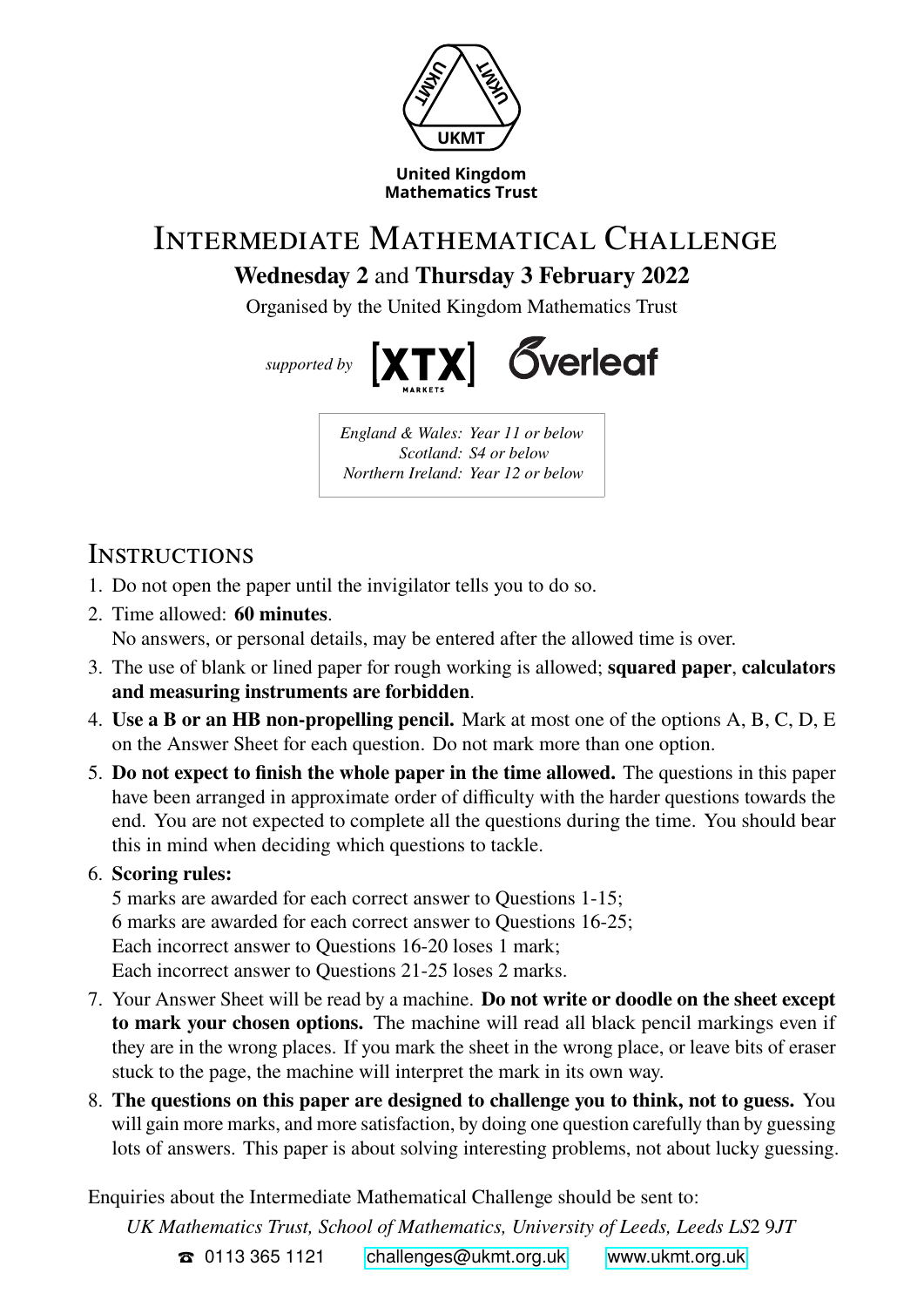|                                                                                                                                                                                               | INTERMEDIATE MATHEMATICAL CHALLENGE                                                                                                                                                                                                                                                  |                                                                |                                                                                                                                                                                                                                                                                                                                                                                                                                                                                                | Wednesday 2 and Thursday 3 February 2022                                                    |                      |  |
|-----------------------------------------------------------------------------------------------------------------------------------------------------------------------------------------------|--------------------------------------------------------------------------------------------------------------------------------------------------------------------------------------------------------------------------------------------------------------------------------------|----------------------------------------------------------------|------------------------------------------------------------------------------------------------------------------------------------------------------------------------------------------------------------------------------------------------------------------------------------------------------------------------------------------------------------------------------------------------------------------------------------------------------------------------------------------------|---------------------------------------------------------------------------------------------|----------------------|--|
|                                                                                                                                                                                               | 1. How many hours is 6 minutes?                                                                                                                                                                                                                                                      |                                                                |                                                                                                                                                                                                                                                                                                                                                                                                                                                                                                |                                                                                             |                      |  |
|                                                                                                                                                                                               | A 0.06                                                                                                                                                                                                                                                                               | <b>B</b> 0.1                                                   | C <sub>0.6</sub>                                                                                                                                                                                                                                                                                                                                                                                                                                                                               | D 10                                                                                        | E 360                |  |
|                                                                                                                                                                                               | 2. My recipe for apple crumble uses 100 g of flour, 50 g of butter and 50 g of sugar to make the crumble<br>topping. When my family come for a meal, I have to use two and a half times each amount to provide<br>enough crumble. In total, how much crumble topping do I then make? |                                                                |                                                                                                                                                                                                                                                                                                                                                                                                                                                                                                |                                                                                             |                      |  |
|                                                                                                                                                                                               | A $0.5$ kg                                                                                                                                                                                                                                                                           | $B$ 2 kg                                                       | $C$ 2.5 kg                                                                                                                                                                                                                                                                                                                                                                                                                                                                                     | D $5 \text{ kg}$                                                                            | $E$ 50 kg            |  |
|                                                                                                                                                                                               | 3. In the Caribbean, loggerhead turtles lay three million eggs in twenty thousand nests.<br>On average, how many eggs are in each nest?                                                                                                                                              |                                                                |                                                                                                                                                                                                                                                                                                                                                                                                                                                                                                |                                                                                             |                      |  |
|                                                                                                                                                                                               | A 15                                                                                                                                                                                                                                                                                 | <b>B</b> 150                                                   | C 1500                                                                                                                                                                                                                                                                                                                                                                                                                                                                                         | D 15000                                                                                     | E 150000             |  |
| 4. Workers digging a tunnel for an underground railway complete 5 metres of tunnel on a typical day.<br>Working every day, how long will it take them to dig a tunnel of length 2 kilometres? |                                                                                                                                                                                                                                                                                      |                                                                |                                                                                                                                                                                                                                                                                                                                                                                                                                                                                                |                                                                                             |                      |  |
|                                                                                                                                                                                               | A three months<br>E nearly two years                                                                                                                                                                                                                                                 | <b>B</b> six months                                            |                                                                                                                                                                                                                                                                                                                                                                                                                                                                                                | C just under a year                                                                         | D just over a year   |  |
|                                                                                                                                                                                               | 5. Which of the following has the same value as $10006 - 8008$ ?                                                                                                                                                                                                                     |                                                                |                                                                                                                                                                                                                                                                                                                                                                                                                                                                                                |                                                                                             |                      |  |
|                                                                                                                                                                                               | A $10007 - 8007$<br>$E$ 5003 - 4004                                                                                                                                                                                                                                                  |                                                                | $B$ 100 060 - 80 080                                                                                                                                                                                                                                                                                                                                                                                                                                                                           | $C$ 10 000 - 8002                                                                           | D $106 - 88$         |  |
|                                                                                                                                                                                               | <b>6.</b> What is 20% of $3\frac{3}{4}$ ?                                                                                                                                                                                                                                            |                                                                |                                                                                                                                                                                                                                                                                                                                                                                                                                                                                                |                                                                                             |                      |  |
|                                                                                                                                                                                               | A $\frac{123}{200}$                                                                                                                                                                                                                                                                  | $\mathbf{B} \frac{13}{20}$                                     | $C \frac{7}{10}$                                                                                                                                                                                                                                                                                                                                                                                                                                                                               | $\frac{3}{4}$                                                                               | $E\frac{4}{5}$       |  |
|                                                                                                                                                                                               |                                                                                                                                                                                                                                                                                      | 7. A function machine does the four operations shown in order. |                                                                                                                                                                                                                                                                                                                                                                                                                                                                                                |                                                                                             |                      |  |
|                                                                                                                                                                                               |                                                                                                                                                                                                                                                                                      |                                                                | $\rightarrow$ $\div 3$ $\rightarrow$ $\leftarrow$ $\leftarrow$ $\leftarrow$ $\leftarrow$ $\leftarrow$ $\leftarrow$ $\leftarrow$ $\leftarrow$ $\leftarrow$ $\leftarrow$ $\leftarrow$ $\leftarrow$ $\leftarrow$ $\leftarrow$ $\leftarrow$ $\leftarrow$ $\leftarrow$ $\leftarrow$ $\leftarrow$ $\leftarrow$ $\leftarrow$ $\leftarrow$ $\leftarrow$ $\leftarrow$ $\leftarrow$ $\leftarrow$ $\leftarrow$ $\leftarrow$ $\leftarrow$ $\leftarrow$ $\leftarrow$ $\leftarrow$ $\leftarrow$ $\leftarrow$ |                                                                                             |                      |  |
|                                                                                                                                                                                               | Iris inputs a positive integer and the output is also a positive integer.<br>What is the smallest possible number which Iris could have input?                                                                                                                                       |                                                                |                                                                                                                                                                                                                                                                                                                                                                                                                                                                                                |                                                                                             |                      |  |
|                                                                                                                                                                                               | A 9                                                                                                                                                                                                                                                                                  | <b>B</b> 84                                                    | C 102                                                                                                                                                                                                                                                                                                                                                                                                                                                                                          | D 120                                                                                       | E 129                |  |
|                                                                                                                                                                                               | <b>8.</b> What is the difference between 40% of 50% of 60 and 50% of 60% of 70?                                                                                                                                                                                                      |                                                                |                                                                                                                                                                                                                                                                                                                                                                                                                                                                                                |                                                                                             |                      |  |
|                                                                                                                                                                                               | A 9                                                                                                                                                                                                                                                                                  | <b>B</b> 8                                                     | C <sub>7</sub>                                                                                                                                                                                                                                                                                                                                                                                                                                                                                 | D <sub>6</sub>                                                                              | E <sub>5</sub>       |  |
|                                                                                                                                                                                               | 9. A number $x$ is greater than 2022. Which is the smallest of the following?                                                                                                                                                                                                        |                                                                |                                                                                                                                                                                                                                                                                                                                                                                                                                                                                                |                                                                                             |                      |  |
|                                                                                                                                                                                               |                                                                                                                                                                                                                                                                                      |                                                                | A $\frac{x}{2022}$ B $\frac{2022}{x-1}$ C $\frac{x+1}{2022}$ D $\frac{2022}{x}$                                                                                                                                                                                                                                                                                                                                                                                                                |                                                                                             | $E \frac{2022}{x+1}$ |  |
|                                                                                                                                                                                               | 10. One hundred rectangles are arranged edge-to-edge in a continuation of the pattern shown.                                                                                                                                                                                         |                                                                |                                                                                                                                                                                                                                                                                                                                                                                                                                                                                                |                                                                                             |                      |  |
|                                                                                                                                                                                               |                                                                                                                                                                                                                                                                                      |                                                                |                                                                                                                                                                                                                                                                                                                                                                                                                                                                                                |                                                                                             |                      |  |
|                                                                                                                                                                                               |                                                                                                                                                                                                                                                                                      |                                                                |                                                                                                                                                                                                                                                                                                                                                                                                                                                                                                | Each rectangle measures 3 cm by 1 cm. What is the perimeter, in cm, of the completed shape? |                      |  |
|                                                                                                                                                                                               | A 800                                                                                                                                                                                                                                                                                | <b>B</b> 700                                                   | $C$ 602                                                                                                                                                                                                                                                                                                                                                                                                                                                                                        | D 600                                                                                       | E 502                |  |
|                                                                                                                                                                                               | 11. The Universal Magazine of Knowledge and Pleasure (Vol. 1, 1747) asked the following question.<br>"What number is that, whose quarter shall be 9 more than the whole?"<br>What is the correct answer?                                                                             |                                                                |                                                                                                                                                                                                                                                                                                                                                                                                                                                                                                |                                                                                             |                      |  |
|                                                                                                                                                                                               | A 12                                                                                                                                                                                                                                                                                 | <b>B</b> 9                                                     | $C_8$                                                                                                                                                                                                                                                                                                                                                                                                                                                                                          | $D - 8$                                                                                     | $E -12$              |  |
|                                                                                                                                                                                               |                                                                                                                                                                                                                                                                                      |                                                                |                                                                                                                                                                                                                                                                                                                                                                                                                                                                                                |                                                                                             |                      |  |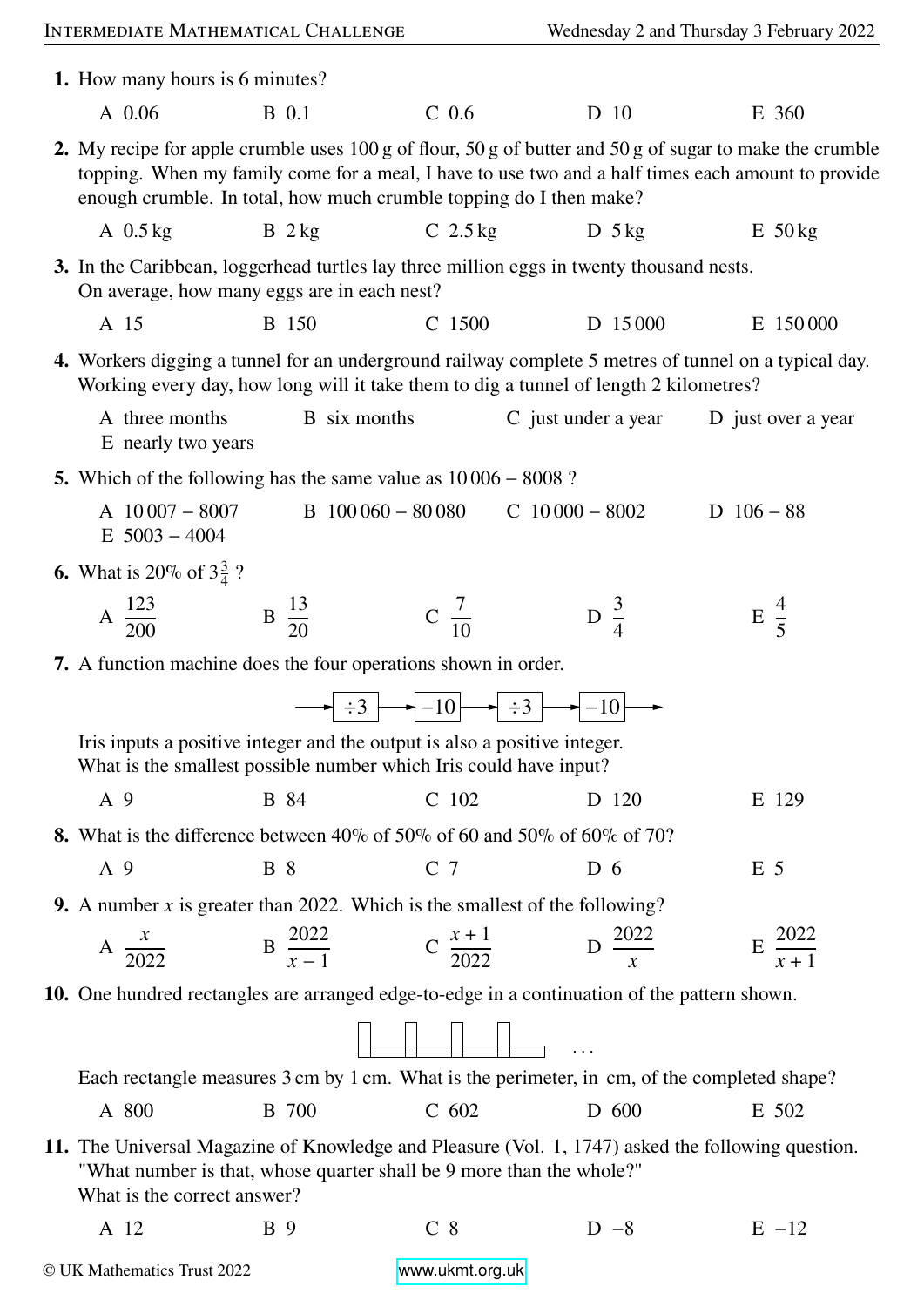## INTERMEDIATE MATHEMATICAL CHALLENGE Wednesday 2 and Thursday 3 February 2022

**12.** The shape shown is made up of three similar right-angled triangles. The smallest triangle has two sides of side-length 2, as shown.

What is the area of the shape?

A 14 B  $12 + 12\sqrt{2}$  C 28 D  $24 + 20\sqrt{2}$ 

**13.** How many sets of three consecutive integers are there in which the sum of the three integers equals their product ?

- A 0 B 2 C 3 D 4 E 5
- **14.** In a number pyramid, each cell above the bottom row contains the sum of the numbers in the two cells immediately below it. The three numbers on the second row are all equal, and are all integers. Which of these statements *must* be true?
	- A The bottom row contains at least one zero B The third row contains at least one zero
	- C The top number is a multiple of three D The top number is a multiple of four
	- E None of the above
- **15.** Reflection in the line  $l$  transforms the point with coordinates  $(5, 3)$  into the point with coordinates  $(1, -1)$ .

What is the equation of the line  $l$ ?

A  $y = x - 2$  B  $y = 1$  C  $x = 3$  D  $y = 2 - x$  E  $y = 4 - x$ 

4044 **C**  $4^{2021}$  **D** 2

**16.** What is half of  $4^{2022}$ ?

A  $4^{1011}$ 

**17.** The first figure shows four touching circles of radius 1 cm in a horizontal row, held together tightly by an outer band X.

 $B$  2.4044

The second figure shows six touching circles of radius 1 cm, again held tightly together by a surrounding band Y. Which of the following statements is true?

- A X is 2 cm longer than Y B X is 1 cm longer than Y C X and Y are the same length D Y is 1 cm longer than X
- E Y is 2 cm longer than X
- **18.** Dick Turnip sold his horse, Slack Bess, for £56. The percentage profit he made was numerically the same as the cost, in pounds, of his horse. What was the cost of his horse?
	- A £36 B £40 C £45 D £48 E £50

 $D$  24 + 20 $\sqrt{2}$  E 56

<sup>4043</sup> E 2 1011

X

second row third row



Y